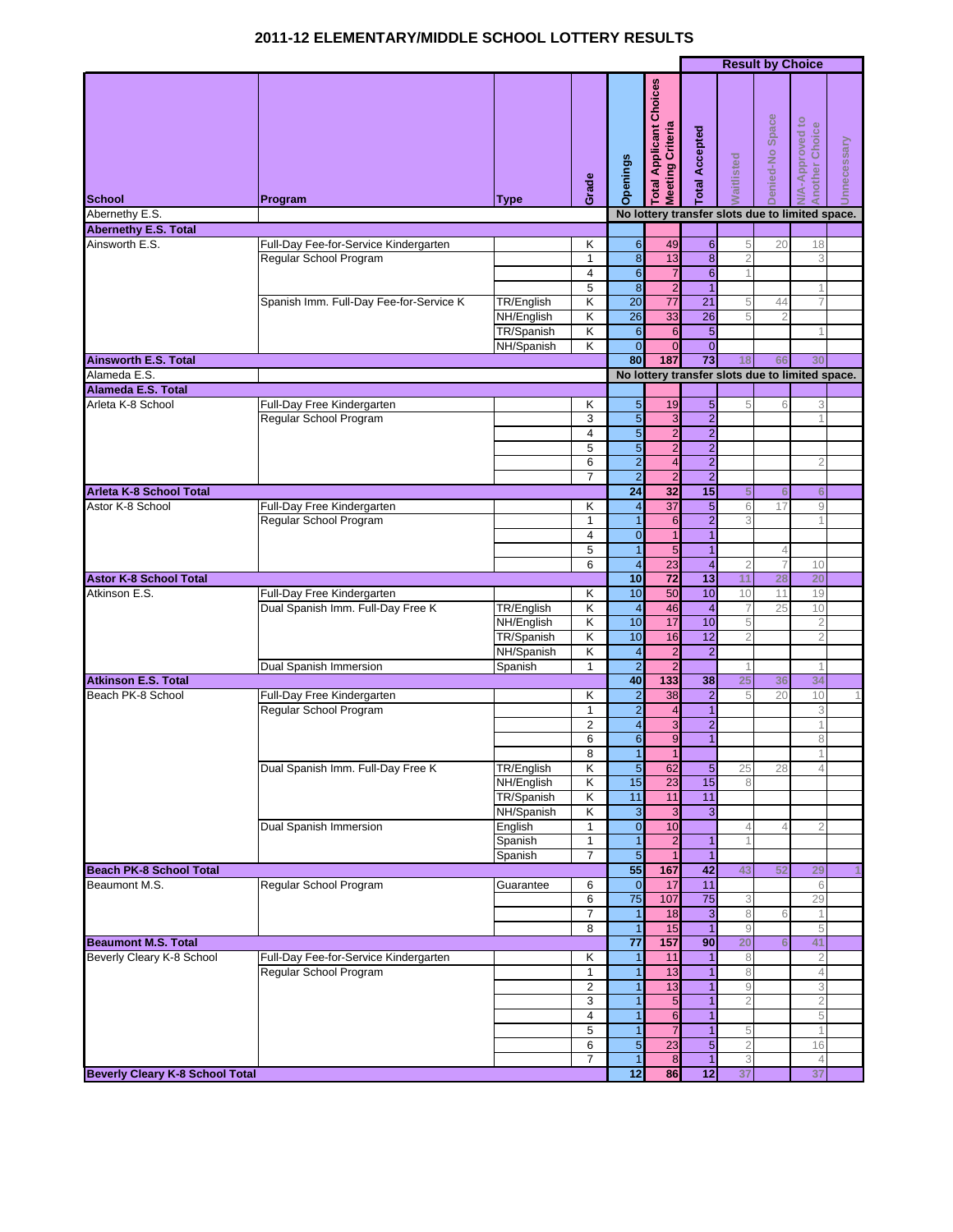| School                                    | Program                                                         |                    | Grade                            | Openings                           | otal Applicant Choices<br>Meeting Criteria | <b>Total Accepted</b>              | <b>Naitlisted</b>    | Denied-No Space |                                                                                                                                                                                                                                                                                                                                                                                                                                                                                                          | Unnecessary |
|-------------------------------------------|-----------------------------------------------------------------|--------------------|----------------------------------|------------------------------------|--------------------------------------------|------------------------------------|----------------------|-----------------|----------------------------------------------------------------------------------------------------------------------------------------------------------------------------------------------------------------------------------------------------------------------------------------------------------------------------------------------------------------------------------------------------------------------------------------------------------------------------------------------------------|-------------|
| Boise-Eliot PK-8 School                   | Full-Day Free Kindergarten                                      | Type               | Κ                                | 10                                 | 39                                         | 10                                 | 5                    | 15              |                                                                                                                                                                                                                                                                                                                                                                                                                                                                                                          |             |
|                                           | Regular School Program                                          |                    | 1                                | $\overline{5}$                     | $\overline{c}$                             |                                    |                      |                 |                                                                                                                                                                                                                                                                                                                                                                                                                                                                                                          |             |
|                                           |                                                                 |                    | $\overline{2}$                   | 5                                  | $\mathbf{1}$                               | $\mathbf{1}$                       |                      |                 |                                                                                                                                                                                                                                                                                                                                                                                                                                                                                                          |             |
|                                           |                                                                 |                    | $\overline{4}$                   | $\overline{5}$                     | $\mathbf{1}$                               | $\mathbf{1}$                       |                      |                 |                                                                                                                                                                                                                                                                                                                                                                                                                                                                                                          |             |
|                                           |                                                                 |                    | 5                                | $\overline{5}$                     | $\overline{1}$                             | $\overline{1}$                     |                      |                 |                                                                                                                                                                                                                                                                                                                                                                                                                                                                                                          |             |
|                                           | Full-Day Free Kindergarten<br>Regular School Program            |                    | 6                                | 5                                  | 3                                          | $\mathbf{1}$                       |                      |                 | 2                                                                                                                                                                                                                                                                                                                                                                                                                                                                                                        |             |
| <b>Boise-Eliot PK-8 School Total</b>      |                                                                 |                    | 8                                | $\overline{5}$<br>40               | $\overline{1}$<br>48                       | $\mathbf{1}$<br>16                 |                      | 15              |                                                                                                                                                                                                                                                                                                                                                                                                                                                                                                          |             |
| Bridger K-8 School                        |                                                                 |                    | κ                                | 5                                  | 15                                         | $\overline{5}$                     | 5<br>$\overline{4}$  |                 |                                                                                                                                                                                                                                                                                                                                                                                                                                                                                                          |             |
|                                           |                                                                 |                    | $\overline{2}$                   | $\overline{2}$                     | $\overline{1}$                             | $\overline{1}$                     |                      |                 |                                                                                                                                                                                                                                                                                                                                                                                                                                                                                                          |             |
|                                           |                                                                 |                    | 3                                | $\overline{2}$                     | $\mathbf{1}$                               |                                    |                      |                 | 1                                                                                                                                                                                                                                                                                                                                                                                                                                                                                                        |             |
|                                           |                                                                 |                    | $\overline{4}$                   | $\overline{2}$                     | $\overline{2}$                             |                                    |                      |                 | $\overline{2}$                                                                                                                                                                                                                                                                                                                                                                                                                                                                                           |             |
|                                           |                                                                 |                    | 5                                | $\overline{2}$                     | $\overline{1}$                             | $\mathbf{1}$                       |                      |                 |                                                                                                                                                                                                                                                                                                                                                                                                                                                                                                          |             |
|                                           |                                                                 |                    | 6                                | $\overline{2}$                     | $\overline{2}$                             | $\overline{2}$                     |                      |                 |                                                                                                                                                                                                                                                                                                                                                                                                                                                                                                          |             |
|                                           | Dual Spanish Imm. Full-Day Free K                               | English            | Κ                                | 13                                 | 31                                         | $\overline{13}$                    | 7                    | 7               | 4                                                                                                                                                                                                                                                                                                                                                                                                                                                                                                        |             |
|                                           |                                                                 | Spanish            | Κ                                | 13                                 | 11                                         | 10                                 |                      |                 | <b>N/A-Approved to</b><br>Another Choice<br>$\mathcal{G}$<br>12<br>6<br>$\mathbf{1}$<br>$\mathbf 1$<br>1<br>14<br>$\overline{2}$<br>1<br>1<br>$\overline{4}$<br>35<br>35<br>$\overline{4}$<br>1<br>5<br>11<br>$\overline{1}$<br>$\overline{2}$<br>$\overline{4}$<br>1<br>19<br>No lottery transfer slots due to limited space.<br>14<br>$\overline{2}$<br>$\overline{2}$<br>3<br>21<br>12<br>$\overline{2}$<br>$\overline{4}$<br>1<br>1<br>20<br>8<br>1<br>9<br>8<br>$\overline{2}$<br>10<br>8<br>1<br>9 |             |
|                                           | <b>Dual Spanish Immersion</b>                                   | Spanish<br>Spanish | $\overline{2}$<br>$\overline{4}$ | $\mathbf{1}$<br>$\overline{2}$     |                                            | $\mathbf{1}$<br>$\overline{1}$     |                      |                 |                                                                                                                                                                                                                                                                                                                                                                                                                                                                                                          |             |
| <b>Bridger K-8 School Total</b>           |                                                                 |                    |                                  | 44                                 | 66                                         | $\overline{32}$                    | 11                   | 9               |                                                                                                                                                                                                                                                                                                                                                                                                                                                                                                          |             |
| Bridlemile E.S.                           | Full-Day Fee-for-Service Kindergarten                           |                    | κ                                | 5                                  | 23                                         | $\overline{5}$                     | 5                    | 11              |                                                                                                                                                                                                                                                                                                                                                                                                                                                                                                          |             |
|                                           | Regular School Program                                          |                    | 1                                | $\sigma$                           | $\overline{\mathbf{4}}$                    | $\overline{3}$                     |                      |                 |                                                                                                                                                                                                                                                                                                                                                                                                                                                                                                          |             |
|                                           |                                                                 |                    | $\overline{2}$                   | $\overline{6}$                     | $\overline{5}$                             | $\overline{\mathbf{r}}$            |                      |                 |                                                                                                                                                                                                                                                                                                                                                                                                                                                                                                          |             |
| <b>Bridlemile E.S. Total</b>              |                                                                 |                    |                                  | $\overline{17}$                    | 32                                         | $\overline{12}$                    | 5                    | 11              |                                                                                                                                                                                                                                                                                                                                                                                                                                                                                                          |             |
| Buckman E.S.<br><b>Buckman E.S. Total</b> | Full-Day Fee-for-Service Kindergarten                           |                    | κ                                | $\overline{20}$<br>$\overline{20}$ | 140<br>140                                 | $\overline{20}$<br>$\overline{20}$ | 20<br>20             | 65<br>65        |                                                                                                                                                                                                                                                                                                                                                                                                                                                                                                          |             |
| Capitol Hill E.S.                         | Full-Day Fee-for-Service Kindergarten                           |                    | Κ                                | 10                                 | 15                                         | 10                                 |                      |                 |                                                                                                                                                                                                                                                                                                                                                                                                                                                                                                          |             |
|                                           | Regular School Program                                          |                    | 1                                | 3                                  | $\overline{c}$                             | $\mathbf{1}$                       |                      |                 |                                                                                                                                                                                                                                                                                                                                                                                                                                                                                                          |             |
|                                           |                                                                 |                    | $\overline{2}$                   | $\overline{1}$                     | $\overline{1}$                             | $\mathbf{1}$                       |                      |                 |                                                                                                                                                                                                                                                                                                                                                                                                                                                                                                          |             |
| <b>Capitol Hill E.S. Total</b>            |                                                                 |                    |                                  | $\overline{14}$                    | 18                                         | $\overline{12}$                    |                      |                 |                                                                                                                                                                                                                                                                                                                                                                                                                                                                                                          |             |
| César Chávez K-8 School                   | Full-Day Free Kindergarten                                      |                    | κ                                | $\overline{5}$                     | 12                                         | $\mathbf{1}$                       |                      |                 |                                                                                                                                                                                                                                                                                                                                                                                                                                                                                                          |             |
|                                           | Regular School Program                                          |                    | $\overline{2}$<br>3              | $\overline{5}$<br>5                | $\overline{1}$<br>$\mathbf{1}$             | 1                                  |                      |                 |                                                                                                                                                                                                                                                                                                                                                                                                                                                                                                          |             |
|                                           |                                                                 |                    | $\overline{4}$                   | 5                                  | $\overline{2}$                             |                                    |                      |                 |                                                                                                                                                                                                                                                                                                                                                                                                                                                                                                          |             |
|                                           |                                                                 |                    | 6                                | 5                                  | $\boldsymbol{8}$                           | 4                                  |                      |                 |                                                                                                                                                                                                                                                                                                                                                                                                                                                                                                          |             |
|                                           |                                                                 |                    | $\overline{7}$                   | $\overline{5}$                     | $\overline{\mathbf{c}}$                    | $\overline{2}$                     |                      |                 |                                                                                                                                                                                                                                                                                                                                                                                                                                                                                                          |             |
|                                           | Dual Spanish Imm. Full-Day Free K                               | TR/English         | K                                | $\overline{6}$                     | $\overline{7}$                             | $\,6\,$                            |                      |                 |                                                                                                                                                                                                                                                                                                                                                                                                                                                                                                          |             |
|                                           |                                                                 | NH/English         | Κ                                | $\overline{6}$                     | $\overline{4}$                             | $\overline{4}$                     |                      |                 |                                                                                                                                                                                                                                                                                                                                                                                                                                                                                                          |             |
|                                           |                                                                 | <b>TR/Spanish</b>  | Κ                                | $\overline{7}$                     | $\overline{\mathbf{4}}$                    | $\overline{4}$                     |                      |                 |                                                                                                                                                                                                                                                                                                                                                                                                                                                                                                          |             |
| César Chávez K-8 School Total             |                                                                 | NH/Spanish         | ĸ                                | $\overline{7}$<br>26               | $\overline{a}$<br>45                       | $\overline{4}$<br>26               |                      |                 |                                                                                                                                                                                                                                                                                                                                                                                                                                                                                                          |             |
| Chapman E.S.                              |                                                                 |                    |                                  |                                    |                                            |                                    |                      |                 |                                                                                                                                                                                                                                                                                                                                                                                                                                                                                                          |             |
| <b>Chapman E.S. Total</b>                 |                                                                 |                    |                                  |                                    |                                            |                                    |                      |                 |                                                                                                                                                                                                                                                                                                                                                                                                                                                                                                          |             |
| Chief Joseph E.S.                         | Full-Day Free Kindergarten                                      |                    | Κ                                | 10                                 | $\overline{73}$                            | 10                                 | 15                   | 34              |                                                                                                                                                                                                                                                                                                                                                                                                                                                                                                          |             |
|                                           | Regular School Program                                          |                    | 1                                | $\overline{2}$                     | 12                                         | $\overline{\mathbf{c}}$            | 5                    | 3               |                                                                                                                                                                                                                                                                                                                                                                                                                                                                                                          |             |
|                                           |                                                                 |                    | $\overline{2}$                   | $\overline{\mathbf{4}}$            | $\overline{\mathbf{4}}$                    | $\overline{2}$                     |                      |                 |                                                                                                                                                                                                                                                                                                                                                                                                                                                                                                          |             |
|                                           |                                                                 |                    | 3<br>4                           | $\overline{a}$<br>$\overline{2}$   | $\overline{5}$<br>$\overline{2}$           | $\overline{2}$<br>$\overline{a}$   |                      |                 |                                                                                                                                                                                                                                                                                                                                                                                                                                                                                                          |             |
|                                           |                                                                 |                    | 5                                | $\overline{2}$                     | $\overline{\mathbf{4}}$                    | $\overline{2}$                     | 1                    |                 |                                                                                                                                                                                                                                                                                                                                                                                                                                                                                                          |             |
| <b>Chief Joseph E.S. Total</b>            |                                                                 |                    |                                  | $\overline{22}$                    | 100                                        | $\overline{20}$                    | 21                   | 37              |                                                                                                                                                                                                                                                                                                                                                                                                                                                                                                          |             |
| <b>Creative Science School</b>            | Full-Day Fee-for-Service Kindergarten                           |                    | Κ                                | 50                                 | 134                                        | 50                                 | 10                   | 62              |                                                                                                                                                                                                                                                                                                                                                                                                                                                                                                          |             |
|                                           | <b>Focus Option</b>                                             |                    | 1                                | 10                                 | 50                                         | 10                                 | 10                   | 28              |                                                                                                                                                                                                                                                                                                                                                                                                                                                                                                          |             |
|                                           |                                                                 |                    | $\overline{2}$<br>3              | $\overline{9}$<br>$\overline{5}$   | 25<br>14                                   | $\mathbf 9$<br>5                   | 10<br>$\overline{9}$ | $\overline{2}$  |                                                                                                                                                                                                                                                                                                                                                                                                                                                                                                          |             |
|                                           |                                                                 |                    | $\overline{4}$                   | 12                                 | 10                                         | $\overline{9}$                     |                      |                 |                                                                                                                                                                                                                                                                                                                                                                                                                                                                                                          |             |
|                                           |                                                                 |                    | 5                                | $6 \overline{6}$                   | 10                                         | $\overline{6}$                     | 3                    |                 |                                                                                                                                                                                                                                                                                                                                                                                                                                                                                                          |             |
| <b>Creative Science School Total</b>      |                                                                 |                    |                                  | $\overline{92}$                    | 243                                        | 89                                 | 42                   | 92              |                                                                                                                                                                                                                                                                                                                                                                                                                                                                                                          |             |
| Creston K-8 School                        | Full-Day Free Kindergarten                                      |                    | Κ                                | 10                                 | 27                                         | 10                                 | 9                    |                 |                                                                                                                                                                                                                                                                                                                                                                                                                                                                                                          |             |
| <b>Creston K-8 School Total</b>           | Regular School Program                                          |                    |                                  | 10<br>20                           | $\overline{c}$<br>29                       | $\mathbf{1}$<br>$\overline{11}$    | 9                    |                 |                                                                                                                                                                                                                                                                                                                                                                                                                                                                                                          |             |
| DaVinci Arts M.S.                         | Arts                                                            |                    | 6                                | 150                                | 341                                        | 150                                | 24                   | 158             |                                                                                                                                                                                                                                                                                                                                                                                                                                                                                                          |             |
|                                           |                                                                 |                    | $\overline{7}$                   | $\overline{\mathbf{c}}$            | 47                                         | $\overline{\mathbf{c}}$            | 10                   | 35              |                                                                                                                                                                                                                                                                                                                                                                                                                                                                                                          |             |
|                                           |                                                                 |                    | 8                                | $\overline{\mathbf{4}}$            | $\overline{26}$                            | $\overline{\mathbf{4}}$            | 10                   | 10              |                                                                                                                                                                                                                                                                                                                                                                                                                                                                                                          |             |
| DaVinci Arts M.S. Total                   |                                                                 |                    |                                  | 156                                | 414                                        | 156                                | 45                   | 203             |                                                                                                                                                                                                                                                                                                                                                                                                                                                                                                          |             |
| Duniway E.S.                              | Full-Day Fee-for-Service Kindergarten<br>Regular School Program |                    | Κ<br>3                           | 12<br>$\overline{7}$               | 42<br>3                                    | 12<br>$\overline{\mathbf{c}}$      | 3                    | 19              |                                                                                                                                                                                                                                                                                                                                                                                                                                                                                                          |             |
|                                           |                                                                 |                    | $\overline{4}$                   | $\overline{9}$                     | $\overline{1}$                             | 1                                  |                      |                 |                                                                                                                                                                                                                                                                                                                                                                                                                                                                                                          |             |
| <b>Duniway E.S. Total</b>                 |                                                                 |                    |                                  | 28                                 | 46                                         | 15                                 | 3                    | 19              |                                                                                                                                                                                                                                                                                                                                                                                                                                                                                                          |             |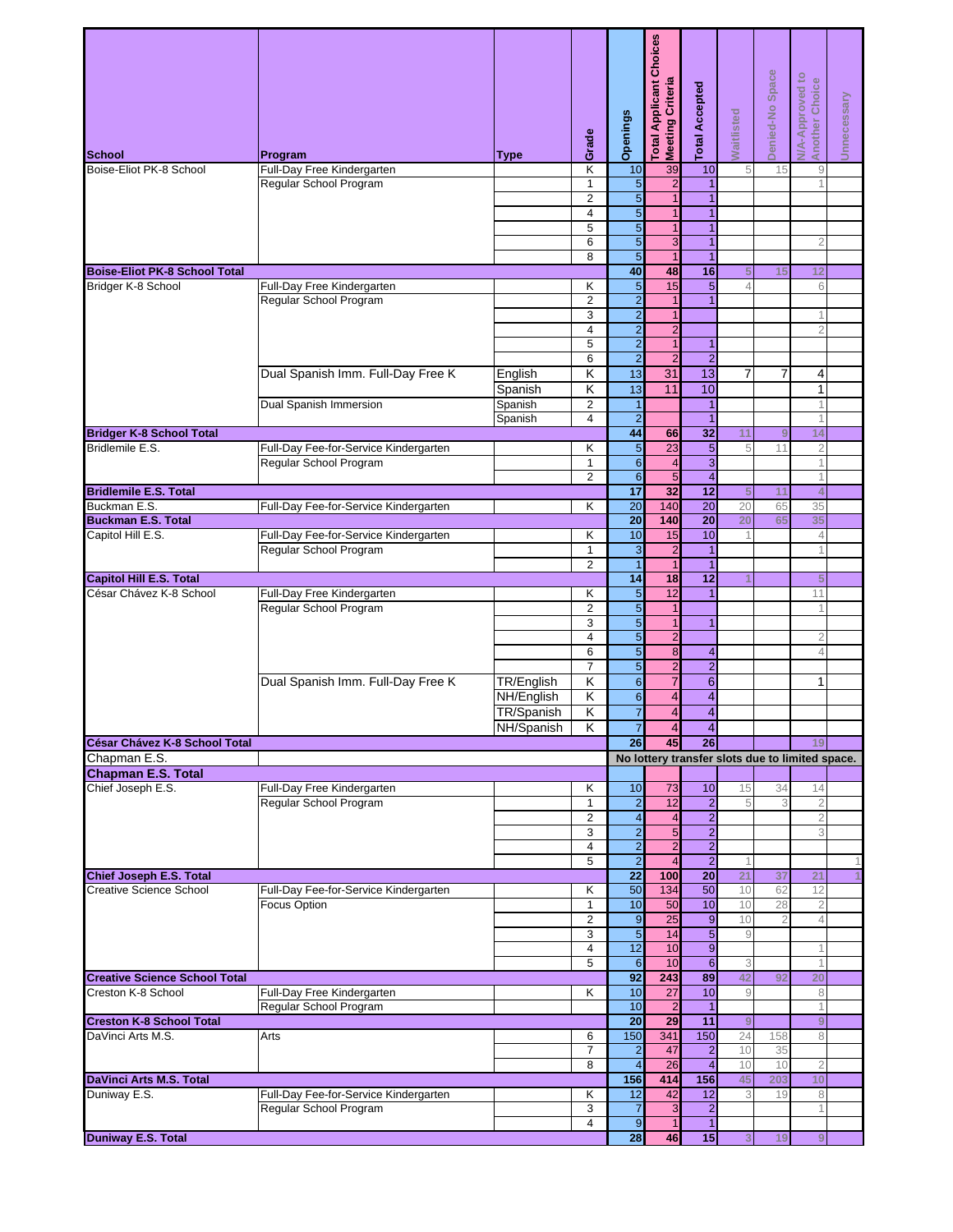|                                      |                                                                 |           | Grade               | Openings                                    | Choices<br>Meeting Criteria<br>otal Applicant | <b>Total Accepted</b>             | <b>Naitlisted</b> | Denied-No Space |                                                                                                                                                                                                                                                                                                                                          | Unnecessary |
|--------------------------------------|-----------------------------------------------------------------|-----------|---------------------|---------------------------------------------|-----------------------------------------------|-----------------------------------|-------------------|-----------------|------------------------------------------------------------------------------------------------------------------------------------------------------------------------------------------------------------------------------------------------------------------------------------------------------------------------------------------|-------------|
| <b>School</b><br>Faubion PK-8 School | Program<br>Full-Day Free Kindergarten                           | Type      | Κ                   | $\overline{1}$                              | $\overline{8}$                                | 1                                 | 3                 |                 |                                                                                                                                                                                                                                                                                                                                          |             |
|                                      | Regular School Program                                          |           | 1                   | 1                                           | 3                                             | 1                                 | 2                 |                 |                                                                                                                                                                                                                                                                                                                                          |             |
|                                      |                                                                 |           | $\overline{2}$      | $\overline{1}$                              | $\mathbf{1}$                                  | $\mathbf{1}$                      |                   |                 |                                                                                                                                                                                                                                                                                                                                          |             |
|                                      |                                                                 |           | $\overline{4}$      | 1                                           | $\mathbf{1}$                                  | $\mathbf{1}$                      |                   |                 |                                                                                                                                                                                                                                                                                                                                          |             |
|                                      |                                                                 |           | 6<br>8              | $\overline{1}$<br>$\overline{1}$            | $\overline{1}$<br>$\mathbf{1}$                | $\overline{1}$<br>$\overline{1}$  |                   |                 |                                                                                                                                                                                                                                                                                                                                          |             |
| <b>Faubion PK-8 School Total</b>     |                                                                 |           |                     | $6\phantom{1}$                              | 15                                            | 6                                 | 5                 |                 |                                                                                                                                                                                                                                                                                                                                          |             |
| Forrest Park E.S.                    |                                                                 |           |                     |                                             |                                               |                                   |                   |                 |                                                                                                                                                                                                                                                                                                                                          |             |
| <b>Forrest Park E.S. Total</b>       |                                                                 |           |                     |                                             |                                               |                                   |                   |                 |                                                                                                                                                                                                                                                                                                                                          |             |
| George M.S.                          | Regular School Program                                          |           | 6                   | 10                                          | $\mathbf{1}$                                  |                                   |                   |                 | 1                                                                                                                                                                                                                                                                                                                                        |             |
| <b>George M.S. Total</b>             |                                                                 |           | $\overline{7}$      | 10<br>$\overline{20}$                       | $\mathbf{1}$<br>$\overline{2}$                |                                   |                   |                 |                                                                                                                                                                                                                                                                                                                                          |             |
| Glencoe E.S.                         | Half-Day Kindergarten                                           |           | Κ                   | 5                                           | 13                                            | $5\overline{)}$                   | 3                 |                 |                                                                                                                                                                                                                                                                                                                                          |             |
|                                      | Full-Day Fee-for-Service Kindergarten                           |           | κ                   | 5                                           | 10                                            | $\overline{5}$                    | $\overline{4}$    |                 | 1                                                                                                                                                                                                                                                                                                                                        |             |
| <b>Glencoe E.S. Total</b>            |                                                                 |           |                     | 10                                          | 23                                            | 10                                |                   |                 | 6                                                                                                                                                                                                                                                                                                                                        |             |
| Gray M.S.                            | Regular School Program                                          | Guarantee | 6                   | $\mathbf 0$                                 | 14                                            | 14                                |                   |                 |                                                                                                                                                                                                                                                                                                                                          |             |
|                                      |                                                                 | Guarantee | $\overline{7}$<br>6 | $\overline{0}$<br>30                        | $\overline{1}$<br>21                          | $\overline{1}$<br>13              |                   |                 |                                                                                                                                                                                                                                                                                                                                          |             |
|                                      |                                                                 |           | $\overline{7}$      | 30                                          | $\overline{1}$                                | $\mathbf{1}$                      |                   |                 |                                                                                                                                                                                                                                                                                                                                          |             |
|                                      |                                                                 |           | 8                   | 30                                          | $\overline{1}$                                | $\overline{1}$                    |                   |                 |                                                                                                                                                                                                                                                                                                                                          |             |
| <b>Gray M.S. Total</b>               |                                                                 |           |                     | 90                                          | 38                                            | 30                                |                   |                 | 8                                                                                                                                                                                                                                                                                                                                        |             |
| Grout E.S.                           | Full-Day Free Kindergarten                                      |           | Κ                   | $\bf 8$                                     | 10                                            | 8<br>$\overline{1}$               |                   |                 |                                                                                                                                                                                                                                                                                                                                          |             |
|                                      | Regular School Program                                          |           | 3<br>5              | 5<br>$\overline{2}$                         | $\overline{1}$<br>$\overline{1}$              | $\overline{1}$                    |                   |                 |                                                                                                                                                                                                                                                                                                                                          |             |
| <b>Grout E.S. Total</b>              |                                                                 |           |                     | 15                                          | 12                                            | 10                                |                   |                 |                                                                                                                                                                                                                                                                                                                                          |             |
| <b>Harrison Park</b>                 |                                                                 |           |                     |                                             |                                               |                                   |                   |                 |                                                                                                                                                                                                                                                                                                                                          |             |
| <b>Harrison Park Total</b>           |                                                                 |           |                     |                                             |                                               |                                   |                   |                 |                                                                                                                                                                                                                                                                                                                                          |             |
| Hayhurst E.S.                        | Full-Day Fee-for-Service Kindergarten<br>Regular School Program |           | κ<br>$\mathbf 1$    | 10<br>$\overline{5}$                        | 5<br>3                                        | $\mathbf{3}$<br>$\overline{2}$    |                   |                 |                                                                                                                                                                                                                                                                                                                                          |             |
|                                      |                                                                 |           | $\overline{2}$      | $\overline{5}$                              | $\overline{1}$                                | $\overline{1}$                    |                   |                 |                                                                                                                                                                                                                                                                                                                                          |             |
|                                      |                                                                 |           | 3                   | $\overline{3}$                              | $\overline{\mathbf{c}}$                       | $\overline{2}$                    |                   |                 |                                                                                                                                                                                                                                                                                                                                          |             |
|                                      |                                                                 |           | $\overline{4}$      | $\overline{4}$                              | $\overline{2}$                                | $\overline{2}$                    |                   |                 |                                                                                                                                                                                                                                                                                                                                          |             |
|                                      | Odyssey Full-Day Fee-for-Service K                              |           | 5<br>Κ              | $\overline{5}$<br>$\overline{25}$           | 5<br>68                                       | $\overline{5}$<br>$\overline{25}$ | 20                | 21              |                                                                                                                                                                                                                                                                                                                                          |             |
|                                      | Odyssey                                                         |           | 1                   | 5                                           | 9                                             | $\overline{5}$                    | $\overline{4}$    |                 |                                                                                                                                                                                                                                                                                                                                          |             |
|                                      |                                                                 |           | $\overline{2}$      | $\overline{\mathbf{r}}$                     | 13                                            | $\overline{\mathbf{4}}$           | 8                 |                 |                                                                                                                                                                                                                                                                                                                                          |             |
|                                      |                                                                 |           | 3                   | $\overline{2}$                              | 8                                             | $\overline{2}$                    | 6                 |                 |                                                                                                                                                                                                                                                                                                                                          |             |
|                                      |                                                                 |           | $\overline{4}$      | $\overline{2}$                              | 16                                            | $\overline{2}$                    | 10                | $\overline{4}$  |                                                                                                                                                                                                                                                                                                                                          |             |
|                                      |                                                                 |           | 5<br>6              | $\overline{2}$<br>$\overline{\mathbf{4}}$   | 32                                            | $\overline{2}$<br>$\overline{4}$  | $\sqrt{5}$<br>10  | 13              |                                                                                                                                                                                                                                                                                                                                          |             |
|                                      |                                                                 |           | $\overline{7}$      | $\overline{2}$                              | 3                                             | $\overline{2}$                    |                   |                 |                                                                                                                                                                                                                                                                                                                                          |             |
|                                      |                                                                 |           | 8                   | $\overline{2}$                              | $\mathbf{1}$                                  | $\mathbf{1}$                      |                   |                 |                                                                                                                                                                                                                                                                                                                                          |             |
| <b>Hayhurst E.S. Total</b>           |                                                                 |           |                     | 80                                          | 175                                           | 62                                | 64                | 39              | 10                                                                                                                                                                                                                                                                                                                                       |             |
| Hosford M.S.                         | Regular School Program                                          |           | 6<br>$\overline{7}$ | 15<br>15                                    | 33<br>$\overline{7}$                          | 15<br>$\overline{\mathbf{4}}$     | 6                 |                 |                                                                                                                                                                                                                                                                                                                                          |             |
|                                      | <b>Mandarin Immersion</b>                                       |           | 6                   | $\overline{5}$                              | $\overline{3}$                                | $\overline{3}$                    |                   |                 | <b>N/A-Approved to</b><br>Another Choice<br>4<br>No lottery transfer slots due to limited space.<br>1<br>$\overline{2}$<br>5<br>8<br>$\overline{2}$<br>No lottery transfer slots due to limited space.<br>$\overline{2}$<br>5<br>11<br>3<br>14<br>3<br>5<br>1<br>$\overline{2}$<br>5<br>8<br>5<br>5<br>3<br>1<br>1<br>5<br>14<br>1<br>15 |             |
| <b>Hosford M.S. Total</b>            |                                                                 |           |                     | 35                                          | 43                                            | $\overline{22}$                   | $6\phantom{1}6$   |                 |                                                                                                                                                                                                                                                                                                                                          |             |
| Humboldt PK-8 School                 | Full-Day Free Kindergarten                                      |           | κ                   | 10                                          | 10                                            | $\overline{7}$                    |                   |                 |                                                                                                                                                                                                                                                                                                                                          |             |
|                                      | Regular School Program                                          |           | 1<br>6              | $6 \overline{6}$<br>$\overline{\mathbf{4}}$ | $\overline{1}$<br>$\overline{1}$              |                                   |                   |                 |                                                                                                                                                                                                                                                                                                                                          |             |
| <b>Humboldt PK-8 School Total</b>    |                                                                 |           |                     | 20                                          | $\overline{12}$                               | $\overline{7}$                    |                   |                 |                                                                                                                                                                                                                                                                                                                                          |             |
| Irvington K-8 School                 | Full-Day Fee-for-Service Kindergarten                           |           | Κ                   | $\overline{5}$                              | 17                                            | $\overline{5}$                    | 5                 |                 |                                                                                                                                                                                                                                                                                                                                          |             |
|                                      | Regular School Program                                          |           | $\mathbf{1}$        | $\overline{6}$                              | 11                                            | $\overline{7}$                    |                   |                 |                                                                                                                                                                                                                                                                                                                                          |             |
|                                      |                                                                 |           | 6<br>$\overline{7}$ | $\overline{5}$<br>$\overline{5}$            | $\overline{7}$<br>$\overline{1}$              | $\overline{2}$<br>$\overline{1}$  |                   |                 |                                                                                                                                                                                                                                                                                                                                          |             |
|                                      |                                                                 |           | 8                   | $\overline{5}$                              | $\overline{\mathcal{A}}$                      | $\overline{4}$                    |                   |                 |                                                                                                                                                                                                                                                                                                                                          |             |
| <b>Irvington K-8 School Total</b>    |                                                                 |           |                     | 26                                          | 40                                            | 19                                |                   |                 |                                                                                                                                                                                                                                                                                                                                          |             |
| Jackson M.S.                         | Regular School Program                                          |           | 6                   | 10                                          | 15                                            | 10                                |                   |                 |                                                                                                                                                                                                                                                                                                                                          |             |
| <b>Jackson M.S. Total</b>            |                                                                 |           | $\overline{7}$      | $\mathbf 0$<br>10                           | $\mathbf{1}$<br>16                            | $\overline{11}$                   |                   |                 |                                                                                                                                                                                                                                                                                                                                          |             |
| James John E.S.                      | Full-Day Free Kindergarten                                      |           | κ                   | $6 \,$                                      | 23                                            | $6 \,$                            | 5                 |                 |                                                                                                                                                                                                                                                                                                                                          |             |
|                                      | Regular School Program                                          |           | 1                   | $\mathbf{3}$                                | $\mathbf{1}$                                  | $\overline{1}$                    |                   |                 |                                                                                                                                                                                                                                                                                                                                          |             |
|                                      |                                                                 |           | $\overline{2}$      | 3                                           | $\mathbf{1}$                                  |                                   |                   |                 |                                                                                                                                                                                                                                                                                                                                          |             |
| James John E.S. Total                |                                                                 |           | 4                   | $\overline{a}$<br>14                        | $\overline{1}$<br>26                          | $\overline{7}$                    | 5                 |                 |                                                                                                                                                                                                                                                                                                                                          |             |
| Jefferson H.S. - YWA                 | Regular School Program                                          |           | 6                   | 75                                          | 39                                            | 25                                |                   |                 |                                                                                                                                                                                                                                                                                                                                          |             |
|                                      |                                                                 |           | $\overline{7}$      | $\overline{9}$                              | 12                                            | $\overline{9}$                    | 3                 |                 |                                                                                                                                                                                                                                                                                                                                          |             |
|                                      |                                                                 |           | 8                   | $\overline{\mathbf{4}}$                     | $\overline{7}$                                | $\overline{4}$                    | $\overline{2}$    |                 |                                                                                                                                                                                                                                                                                                                                          |             |
|                                      | Jefferson H.S. Young Women's Academy at Harriet Tubman Total    |           |                     | 88                                          | 58                                            | 38                                | 5                 |                 |                                                                                                                                                                                                                                                                                                                                          |             |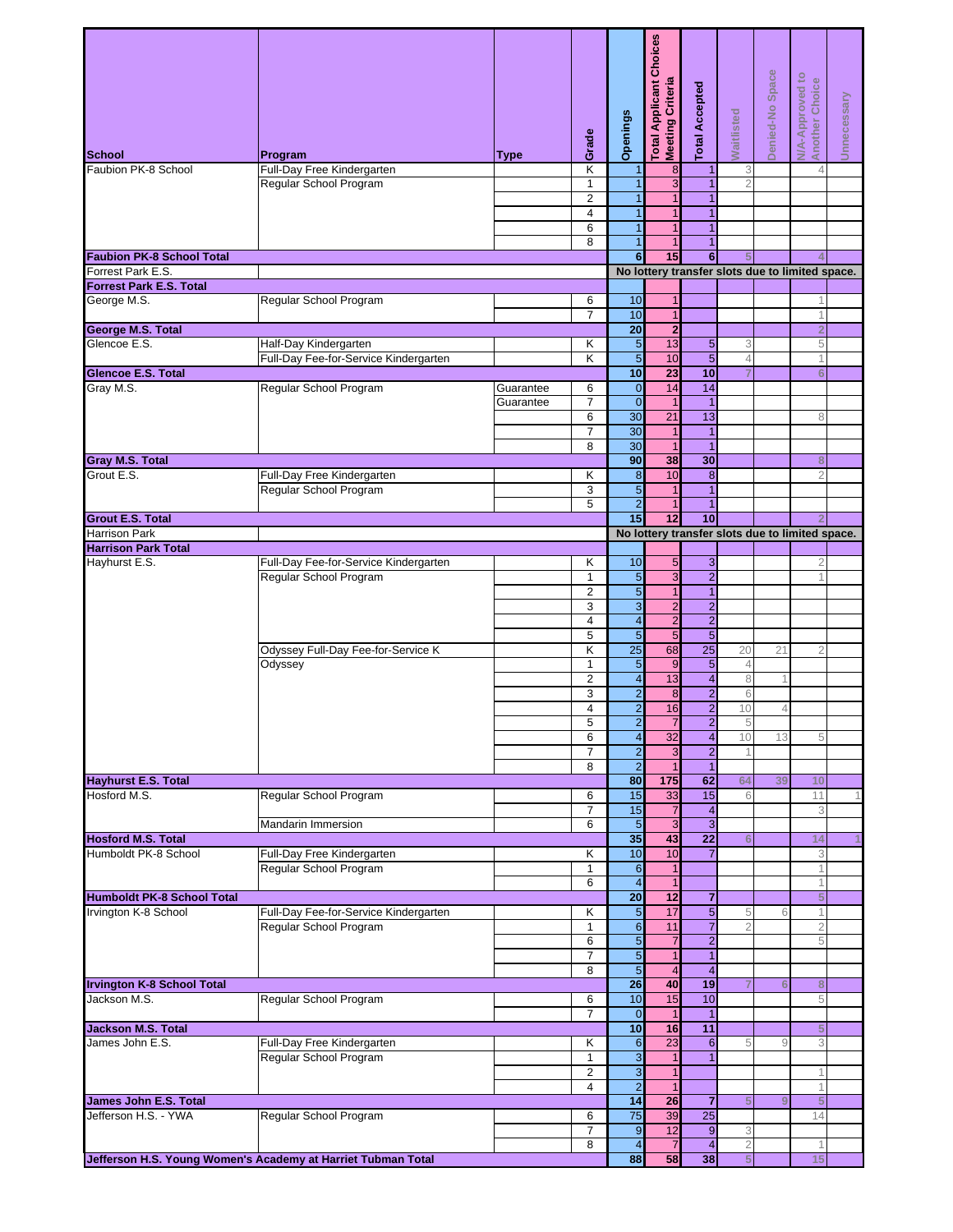| School                                    | Program                               | Type    | Grade                        | <b>Openings</b>                  | Choices<br>Meeting Criteria<br><b>Total Applicant</b> | <b>Total Accepted</b>                                                                                                                                                                                                                                                                                                                                                                                                                                                                                                                                                                                                                                                                                                                                                                                                                                                                                                                                                                                                                                                                                                                                                                                                                                                                                                                                                                                                                                                                                                                                | <b>Waitlisted</b> | Denied-No Space | <b>N/A-Approved to</b><br>Another Choice | Unnecessary |
|-------------------------------------------|---------------------------------------|---------|------------------------------|----------------------------------|-------------------------------------------------------|------------------------------------------------------------------------------------------------------------------------------------------------------------------------------------------------------------------------------------------------------------------------------------------------------------------------------------------------------------------------------------------------------------------------------------------------------------------------------------------------------------------------------------------------------------------------------------------------------------------------------------------------------------------------------------------------------------------------------------------------------------------------------------------------------------------------------------------------------------------------------------------------------------------------------------------------------------------------------------------------------------------------------------------------------------------------------------------------------------------------------------------------------------------------------------------------------------------------------------------------------------------------------------------------------------------------------------------------------------------------------------------------------------------------------------------------------------------------------------------------------------------------------------------------------|-------------------|-----------------|------------------------------------------|-------------|
| Kelly E.S.                                | Full-Day Free Kindergarten            |         | Κ                            | $\overline{5}$                   | 9                                                     | $\overline{5}$                                                                                                                                                                                                                                                                                                                                                                                                                                                                                                                                                                                                                                                                                                                                                                                                                                                                                                                                                                                                                                                                                                                                                                                                                                                                                                                                                                                                                                                                                                                                       |                   |                 | 3                                        |             |
|                                           | Dual Russian Imm. Full-Day Free K     | English | K                            | 25                               | 21                                                    |                                                                                                                                                                                                                                                                                                                                                                                                                                                                                                                                                                                                                                                                                                                                                                                                                                                                                                                                                                                                                                                                                                                                                                                                                                                                                                                                                                                                                                                                                                                                                      |                   |                 |                                          |             |
|                                           |                                       | Russian | Κ                            | 25                               | 17                                                    |                                                                                                                                                                                                                                                                                                                                                                                                                                                                                                                                                                                                                                                                                                                                                                                                                                                                                                                                                                                                                                                                                                                                                                                                                                                                                                                                                                                                                                                                                                                                                      |                   |                 |                                          |             |
|                                           | Dual Russian Immersion                | English | $\mathbf{1}$                 | $\overline{5}$                   |                                                       |                                                                                                                                                                                                                                                                                                                                                                                                                                                                                                                                                                                                                                                                                                                                                                                                                                                                                                                                                                                                                                                                                                                                                                                                                                                                                                                                                                                                                                                                                                                                                      |                   |                 |                                          |             |
|                                           |                                       |         | $\sqrt{2}$                   | 5                                |                                                       |                                                                                                                                                                                                                                                                                                                                                                                                                                                                                                                                                                                                                                                                                                                                                                                                                                                                                                                                                                                                                                                                                                                                                                                                                                                                                                                                                                                                                                                                                                                                                      |                   |                 |                                          |             |
|                                           |                                       |         | $\overline{\mathbf{4}}$      | 5                                |                                                       |                                                                                                                                                                                                                                                                                                                                                                                                                                                                                                                                                                                                                                                                                                                                                                                                                                                                                                                                                                                                                                                                                                                                                                                                                                                                                                                                                                                                                                                                                                                                                      |                   |                 |                                          |             |
|                                           |                                       | Russian | $\mathbf{1}$                 | 5                                |                                                       |                                                                                                                                                                                                                                                                                                                                                                                                                                                                                                                                                                                                                                                                                                                                                                                                                                                                                                                                                                                                                                                                                                                                                                                                                                                                                                                                                                                                                                                                                                                                                      |                   |                 |                                          |             |
|                                           |                                       |         | $\overline{2}$               | 5                                |                                                       |                                                                                                                                                                                                                                                                                                                                                                                                                                                                                                                                                                                                                                                                                                                                                                                                                                                                                                                                                                                                                                                                                                                                                                                                                                                                                                                                                                                                                                                                                                                                                      |                   |                 |                                          |             |
|                                           |                                       |         | 3<br>$\overline{\mathbf{4}}$ | $\mathfrak{g}$<br>5              |                                                       |                                                                                                                                                                                                                                                                                                                                                                                                                                                                                                                                                                                                                                                                                                                                                                                                                                                                                                                                                                                                                                                                                                                                                                                                                                                                                                                                                                                                                                                                                                                                                      |                   |                 |                                          |             |
| Kelly E.S. Total                          |                                       |         |                              | 90                               |                                                       |                                                                                                                                                                                                                                                                                                                                                                                                                                                                                                                                                                                                                                                                                                                                                                                                                                                                                                                                                                                                                                                                                                                                                                                                                                                                                                                                                                                                                                                                                                                                                      |                   |                 |                                          |             |
| King PK-8 School                          | Full-Day Free Kindergarten            |         | κ                            | 10                               |                                                       |                                                                                                                                                                                                                                                                                                                                                                                                                                                                                                                                                                                                                                                                                                                                                                                                                                                                                                                                                                                                                                                                                                                                                                                                                                                                                                                                                                                                                                                                                                                                                      |                   |                 |                                          |             |
|                                           | Regular School Program                |         | $\overline{2}$               | $\mathbf{3}$                     |                                                       |                                                                                                                                                                                                                                                                                                                                                                                                                                                                                                                                                                                                                                                                                                                                                                                                                                                                                                                                                                                                                                                                                                                                                                                                                                                                                                                                                                                                                                                                                                                                                      |                   |                 |                                          |             |
|                                           |                                       |         | 8                            | $\overline{3}$                   |                                                       |                                                                                                                                                                                                                                                                                                                                                                                                                                                                                                                                                                                                                                                                                                                                                                                                                                                                                                                                                                                                                                                                                                                                                                                                                                                                                                                                                                                                                                                                                                                                                      |                   |                 |                                          |             |
| <b>King PK-8 School Total</b>             |                                       |         |                              | 16                               |                                                       |                                                                                                                                                                                                                                                                                                                                                                                                                                                                                                                                                                                                                                                                                                                                                                                                                                                                                                                                                                                                                                                                                                                                                                                                                                                                                                                                                                                                                                                                                                                                                      |                   |                 | 3                                        |             |
| Lane M.S.                                 | Regular School Program                |         | 6                            | 35                               | 3                                                     |                                                                                                                                                                                                                                                                                                                                                                                                                                                                                                                                                                                                                                                                                                                                                                                                                                                                                                                                                                                                                                                                                                                                                                                                                                                                                                                                                                                                                                                                                                                                                      |                   |                 |                                          |             |
| Lane M.S. Total                           |                                       |         |                              | 35                               | $\overline{\mathbf{3}}$                               |                                                                                                                                                                                                                                                                                                                                                                                                                                                                                                                                                                                                                                                                                                                                                                                                                                                                                                                                                                                                                                                                                                                                                                                                                                                                                                                                                                                                                                                                                                                                                      |                   |                 |                                          |             |
| Laurelhurst K-8 School                    |                                       |         |                              |                                  |                                                       |                                                                                                                                                                                                                                                                                                                                                                                                                                                                                                                                                                                                                                                                                                                                                                                                                                                                                                                                                                                                                                                                                                                                                                                                                                                                                                                                                                                                                                                                                                                                                      |                   |                 |                                          |             |
| Laurelhurst K-8 School Total              |                                       |         |                              |                                  |                                                       |                                                                                                                                                                                                                                                                                                                                                                                                                                                                                                                                                                                                                                                                                                                                                                                                                                                                                                                                                                                                                                                                                                                                                                                                                                                                                                                                                                                                                                                                                                                                                      |                   |                 |                                          |             |
| Lee K-8 School                            | Full-Day Free Kindergarten            |         | Κ                            | 10                               | $6\phantom{1}6$                                       | $6\phantom{.}$                                                                                                                                                                                                                                                                                                                                                                                                                                                                                                                                                                                                                                                                                                                                                                                                                                                                                                                                                                                                                                                                                                                                                                                                                                                                                                                                                                                                                                                                                                                                       |                   |                 |                                          |             |
|                                           | Regular School Program                |         | $\mathbf{1}$                 | $\mathfrak{g}$                   | $\overline{1}$                                        | $\mathbf{1}$                                                                                                                                                                                                                                                                                                                                                                                                                                                                                                                                                                                                                                                                                                                                                                                                                                                                                                                                                                                                                                                                                                                                                                                                                                                                                                                                                                                                                                                                                                                                         |                   |                 |                                          |             |
|                                           |                                       |         | 3                            | $\mathbf{3}$                     |                                                       |                                                                                                                                                                                                                                                                                                                                                                                                                                                                                                                                                                                                                                                                                                                                                                                                                                                                                                                                                                                                                                                                                                                                                                                                                                                                                                                                                                                                                                                                                                                                                      |                   |                 |                                          |             |
| Lee K-8 School Total                      |                                       |         |                              | 18                               |                                                       |                                                                                                                                                                                                                                                                                                                                                                                                                                                                                                                                                                                                                                                                                                                                                                                                                                                                                                                                                                                                                                                                                                                                                                                                                                                                                                                                                                                                                                                                                                                                                      |                   |                 |                                          |             |
| Lent K-8 School                           | Full-Day Free Kindergarten            |         | κ                            | 3                                |                                                       |                                                                                                                                                                                                                                                                                                                                                                                                                                                                                                                                                                                                                                                                                                                                                                                                                                                                                                                                                                                                                                                                                                                                                                                                                                                                                                                                                                                                                                                                                                                                                      |                   |                 |                                          |             |
|                                           | Regular School Program                |         | $\mathbf{1}$                 | $\overline{2}$                   |                                                       |                                                                                                                                                                                                                                                                                                                                                                                                                                                                                                                                                                                                                                                                                                                                                                                                                                                                                                                                                                                                                                                                                                                                                                                                                                                                                                                                                                                                                                                                                                                                                      |                   |                 |                                          |             |
|                                           |                                       |         | 3<br>6                       | $\overline{c}$                   |                                                       |                                                                                                                                                                                                                                                                                                                                                                                                                                                                                                                                                                                                                                                                                                                                                                                                                                                                                                                                                                                                                                                                                                                                                                                                                                                                                                                                                                                                                                                                                                                                                      |                   |                 |                                          |             |
|                                           |                                       |         | $\overline{7}$               | $\overline{2}$<br>ω              |                                                       |                                                                                                                                                                                                                                                                                                                                                                                                                                                                                                                                                                                                                                                                                                                                                                                                                                                                                                                                                                                                                                                                                                                                                                                                                                                                                                                                                                                                                                                                                                                                                      |                   |                 |                                          |             |
|                                           | Dual Spanish Imm. Full-Day Free K     | English | Κ                            | 12                               |                                                       |                                                                                                                                                                                                                                                                                                                                                                                                                                                                                                                                                                                                                                                                                                                                                                                                                                                                                                                                                                                                                                                                                                                                                                                                                                                                                                                                                                                                                                                                                                                                                      |                   |                 |                                          |             |
|                                           |                                       | Spanish | Κ                            | 15                               |                                                       |                                                                                                                                                                                                                                                                                                                                                                                                                                                                                                                                                                                                                                                                                                                                                                                                                                                                                                                                                                                                                                                                                                                                                                                                                                                                                                                                                                                                                                                                                                                                                      |                   |                 |                                          |             |
|                                           | Dual Spanish Immersion                | English | $\mathbf{1}$                 | $\mathbf{1}$                     |                                                       |                                                                                                                                                                                                                                                                                                                                                                                                                                                                                                                                                                                                                                                                                                                                                                                                                                                                                                                                                                                                                                                                                                                                                                                                                                                                                                                                                                                                                                                                                                                                                      |                   |                 |                                          |             |
| <b>Lent K-8 School Total</b>              |                                       |         |                              | 40                               |                                                       |                                                                                                                                                                                                                                                                                                                                                                                                                                                                                                                                                                                                                                                                                                                                                                                                                                                                                                                                                                                                                                                                                                                                                                                                                                                                                                                                                                                                                                                                                                                                                      |                   |                 |                                          |             |
| Lewis E.S.                                | Full-Day Free Kindergarten            |         | Κ                            | G                                |                                                       |                                                                                                                                                                                                                                                                                                                                                                                                                                                                                                                                                                                                                                                                                                                                                                                                                                                                                                                                                                                                                                                                                                                                                                                                                                                                                                                                                                                                                                                                                                                                                      |                   |                 |                                          |             |
|                                           | Regular School Program                |         | $\mathbf{1}$                 | $\mathfrak{g}$                   |                                                       |                                                                                                                                                                                                                                                                                                                                                                                                                                                                                                                                                                                                                                                                                                                                                                                                                                                                                                                                                                                                                                                                                                                                                                                                                                                                                                                                                                                                                                                                                                                                                      |                   |                 |                                          |             |
|                                           |                                       |         | $\overline{2}$               | ω                                | $\overline{5}$                                        |                                                                                                                                                                                                                                                                                                                                                                                                                                                                                                                                                                                                                                                                                                                                                                                                                                                                                                                                                                                                                                                                                                                                                                                                                                                                                                                                                                                                                                                                                                                                                      | 2                 |                 |                                          |             |
|                                           |                                       |         | $\overline{4}$               | $\overline{2}$                   | $\overline{1}$                                        | $\mathbf{1}$                                                                                                                                                                                                                                                                                                                                                                                                                                                                                                                                                                                                                                                                                                                                                                                                                                                                                                                                                                                                                                                                                                                                                                                                                                                                                                                                                                                                                                                                                                                                         |                   |                 |                                          |             |
| <b>Lewis E.S. Total</b>                   |                                       |         |                              | 19                               | 62                                                    | 18                                                                                                                                                                                                                                                                                                                                                                                                                                                                                                                                                                                                                                                                                                                                                                                                                                                                                                                                                                                                                                                                                                                                                                                                                                                                                                                                                                                                                                                                                                                                                   | 4                 | 27              | 13                                       |             |
| Llewellyn E.S.                            | Full-Day Fee-for-Service Kindergarten |         | κ                            | $\overline{5}$                   | 16                                                    | $\overline{5}$                                                                                                                                                                                                                                                                                                                                                                                                                                                                                                                                                                                                                                                                                                                                                                                                                                                                                                                                                                                                                                                                                                                                                                                                                                                                                                                                                                                                                                                                                                                                       | 10                |                 |                                          |             |
| Llewellyn E.S. Total                      |                                       |         |                              | э                                | 16                                                    | э                                                                                                                                                                                                                                                                                                                                                                                                                                                                                                                                                                                                                                                                                                                                                                                                                                                                                                                                                                                                                                                                                                                                                                                                                                                                                                                                                                                                                                                                                                                                                    | 10                |                 |                                          |             |
| Maplewood E.S.                            | Full-Day Fee-for-Service Kindergarten |         | Κ                            | $\overline{\mathbf{4}}$          |                                                       |                                                                                                                                                                                                                                                                                                                                                                                                                                                                                                                                                                                                                                                                                                                                                                                                                                                                                                                                                                                                                                                                                                                                                                                                                                                                                                                                                                                                                                                                                                                                                      |                   |                 |                                          |             |
| <b>Maplewood E.S. Total</b>               |                                       |         |                              | 4                                |                                                       |                                                                                                                                                                                                                                                                                                                                                                                                                                                                                                                                                                                                                                                                                                                                                                                                                                                                                                                                                                                                                                                                                                                                                                                                                                                                                                                                                                                                                                                                                                                                                      |                   |                 |                                          |             |
| Markham E.S.<br><b>Markham E.S. Total</b> | Full-Day Free Kindergarten            |         | $\overline{\mathsf{K}}$      | $\mathbf{3}$                     |                                                       |                                                                                                                                                                                                                                                                                                                                                                                                                                                                                                                                                                                                                                                                                                                                                                                                                                                                                                                                                                                                                                                                                                                                                                                                                                                                                                                                                                                                                                                                                                                                                      |                   |                 |                                          |             |
| Marysville K-8 School                     | Full-Day Free Kindergarten            |         | Κ                            | 10                               |                                                       |                                                                                                                                                                                                                                                                                                                                                                                                                                                                                                                                                                                                                                                                                                                                                                                                                                                                                                                                                                                                                                                                                                                                                                                                                                                                                                                                                                                                                                                                                                                                                      |                   |                 |                                          |             |
|                                           | Regular School Program                |         | 1                            | $\overline{7}$                   |                                                       |                                                                                                                                                                                                                                                                                                                                                                                                                                                                                                                                                                                                                                                                                                                                                                                                                                                                                                                                                                                                                                                                                                                                                                                                                                                                                                                                                                                                                                                                                                                                                      |                   |                 |                                          |             |
|                                           |                                       |         | 3                            | $\overline{7}$                   |                                                       |                                                                                                                                                                                                                                                                                                                                                                                                                                                                                                                                                                                                                                                                                                                                                                                                                                                                                                                                                                                                                                                                                                                                                                                                                                                                                                                                                                                                                                                                                                                                                      |                   |                 |                                          |             |
|                                           |                                       |         | 6                            | $\overline{7}$                   |                                                       | $\mathbf{1}$                                                                                                                                                                                                                                                                                                                                                                                                                                                                                                                                                                                                                                                                                                                                                                                                                                                                                                                                                                                                                                                                                                                                                                                                                                                                                                                                                                                                                                                                                                                                         |                   |                 |                                          |             |
|                                           |                                       |         | 7                            | $\overline{\mathbf{4}}$          | $\overline{1}$                                        |                                                                                                                                                                                                                                                                                                                                                                                                                                                                                                                                                                                                                                                                                                                                                                                                                                                                                                                                                                                                                                                                                                                                                                                                                                                                                                                                                                                                                                                                                                                                                      |                   |                 | 1                                        |             |
| <b>Marysville K-8 School Total</b>        |                                       |         |                              | 35                               | $\overline{7}$                                        | 3                                                                                                                                                                                                                                                                                                                                                                                                                                                                                                                                                                                                                                                                                                                                                                                                                                                                                                                                                                                                                                                                                                                                                                                                                                                                                                                                                                                                                                                                                                                                                    |                   |                 | $\overline{4}$                           |             |
| Mt. Tabor M.S.                            | Regular School Program                |         | 6                            | 40                               | 85                                                    | 40                                                                                                                                                                                                                                                                                                                                                                                                                                                                                                                                                                                                                                                                                                                                                                                                                                                                                                                                                                                                                                                                                                                                                                                                                                                                                                                                                                                                                                                                                                                                                   | 10                |                 | 32                                       |             |
|                                           |                                       |         | $\boldsymbol{7}$             | 10                               | 9                                                     | $\overline{7}$                                                                                                                                                                                                                                                                                                                                                                                                                                                                                                                                                                                                                                                                                                                                                                                                                                                                                                                                                                                                                                                                                                                                                                                                                                                                                                                                                                                                                                                                                                                                       |                   |                 | $\overline{2}$                           |             |
|                                           | Spanish Immersion                     |         | 6                            | $\overline{\mathbf{3}}$          | $\overline{5}$                                        | $\mathbf{3}$                                                                                                                                                                                                                                                                                                                                                                                                                                                                                                                                                                                                                                                                                                                                                                                                                                                                                                                                                                                                                                                                                                                                                                                                                                                                                                                                                                                                                                                                                                                                         |                   |                 | $\overline{2}$                           |             |
| Mt. Tabor M.S. Total                      |                                       |         |                              | 53                               |                                                       |                                                                                                                                                                                                                                                                                                                                                                                                                                                                                                                                                                                                                                                                                                                                                                                                                                                                                                                                                                                                                                                                                                                                                                                                                                                                                                                                                                                                                                                                                                                                                      |                   |                 |                                          |             |
| Ockley Green Arts School                  | Full-Day Free Kindergarten            |         | Κ                            | 50                               |                                                       |                                                                                                                                                                                                                                                                                                                                                                                                                                                                                                                                                                                                                                                                                                                                                                                                                                                                                                                                                                                                                                                                                                                                                                                                                                                                                                                                                                                                                                                                                                                                                      |                   |                 |                                          |             |
|                                           | Regular School Program                |         | $\mathbf{1}$                 | $\boldsymbol{8}$                 |                                                       |                                                                                                                                                                                                                                                                                                                                                                                                                                                                                                                                                                                                                                                                                                                                                                                                                                                                                                                                                                                                                                                                                                                                                                                                                                                                                                                                                                                                                                                                                                                                                      |                   |                 |                                          |             |
|                                           |                                       |         | $\sqrt{2}$<br>3              | $\overline{5}$<br>$\overline{5}$ |                                                       |                                                                                                                                                                                                                                                                                                                                                                                                                                                                                                                                                                                                                                                                                                                                                                                                                                                                                                                                                                                                                                                                                                                                                                                                                                                                                                                                                                                                                                                                                                                                                      |                   |                 |                                          |             |
|                                           |                                       |         | 6                            | 26                               |                                                       |                                                                                                                                                                                                                                                                                                                                                                                                                                                                                                                                                                                                                                                                                                                                                                                                                                                                                                                                                                                                                                                                                                                                                                                                                                                                                                                                                                                                                                                                                                                                                      |                   |                 |                                          |             |
|                                           |                                       |         | $\overline{7}$               | $\mathbf{3}$                     |                                                       |                                                                                                                                                                                                                                                                                                                                                                                                                                                                                                                                                                                                                                                                                                                                                                                                                                                                                                                                                                                                                                                                                                                                                                                                                                                                                                                                                                                                                                                                                                                                                      |                   |                 |                                          |             |
|                                           |                                       |         | 8                            | $\bf8$                           |                                                       | $\overline{21}$<br>17<br>3<br>$\mathbf 2$<br>$\overline{1}$<br>$\mathbf{1}$<br>1<br>$\mathbf{1}$<br>$\overline{3}$<br>3<br>$\overline{3}$<br>$\overline{3}$<br>$\overline{1}$<br>$\mathbf{1}$<br>$\overline{3}$<br>$\mathbf{3}$<br>62<br>$\overline{57}$<br>4<br>$\overline{5}$<br>$\mathbf{3}$<br>$\overline{2}$<br>$\overline{1}$<br>$\overline{1}$<br>$\mathbf{1}$<br>$\overline{7}$<br>$\overline{\mathbf{4}}$<br>$\overline{3}$<br>$\overline{\mathbf{3}}$<br>No lottery transfer slots due to limited space.<br>$\overline{1}$<br>$\mathbf{1}$<br>8<br>8<br>ω<br>$\bf8$<br>3<br>$\overline{2}$<br>$\overline{1}$<br>$\mathbf{1}$<br>$\overline{1}$<br>$\mathbf{1}$<br>$\overline{3}$<br>$\mathbf{1}$<br>$\overline{2}$<br>$\overline{1}$<br>$\overline{1}$<br>$\overline{7}$<br>6<br>1<br>20<br>14<br>5<br>1<br>$\mathbf{1}$<br>$\overline{1}$<br>42<br>28<br>10<br>4<br>49<br>$\overline{9}$<br>27<br>12<br>5<br>$\overline{7}$<br>$\overline{3}$<br>7<br>$\overline{\mathbf{4}}$<br>$\overline{2}$<br>$\overline{\mathbf{A}}$<br>$\overline{7}$<br>$\overline{2}$<br>$\overline{c}$<br>$\overline{\mathbf{c}}$<br>$\mathbf{2}$<br>$\mathbf{1}$<br>$\overline{1}$<br>$\overline{c}$<br>$\mathbf{1}$<br>$\overline{1}$<br>$\overline{2}$<br>50<br>99<br>10<br>36<br>47<br>43<br>$\overline{4}$<br>$\overline{7}$<br>$\overline{7}$<br>$\mathbf 3$<br>3<br>$\overline{1}$<br>$\mathbf{1}$<br>$\overline{\mathbf{4}}$<br>$6\phantom{1}6$<br>$\overline{2}$<br>ω<br>$\overline{5}$<br>$\overline{2}$<br>$\mathbf{1}$<br>$\overline{1}$<br>62<br>8 |                   |                 |                                          |             |
| <b>Ockley Green Arts School Total</b>     |                                       |         |                              | 105                              | 70                                                    |                                                                                                                                                                                                                                                                                                                                                                                                                                                                                                                                                                                                                                                                                                                                                                                                                                                                                                                                                                                                                                                                                                                                                                                                                                                                                                                                                                                                                                                                                                                                                      |                   |                 |                                          |             |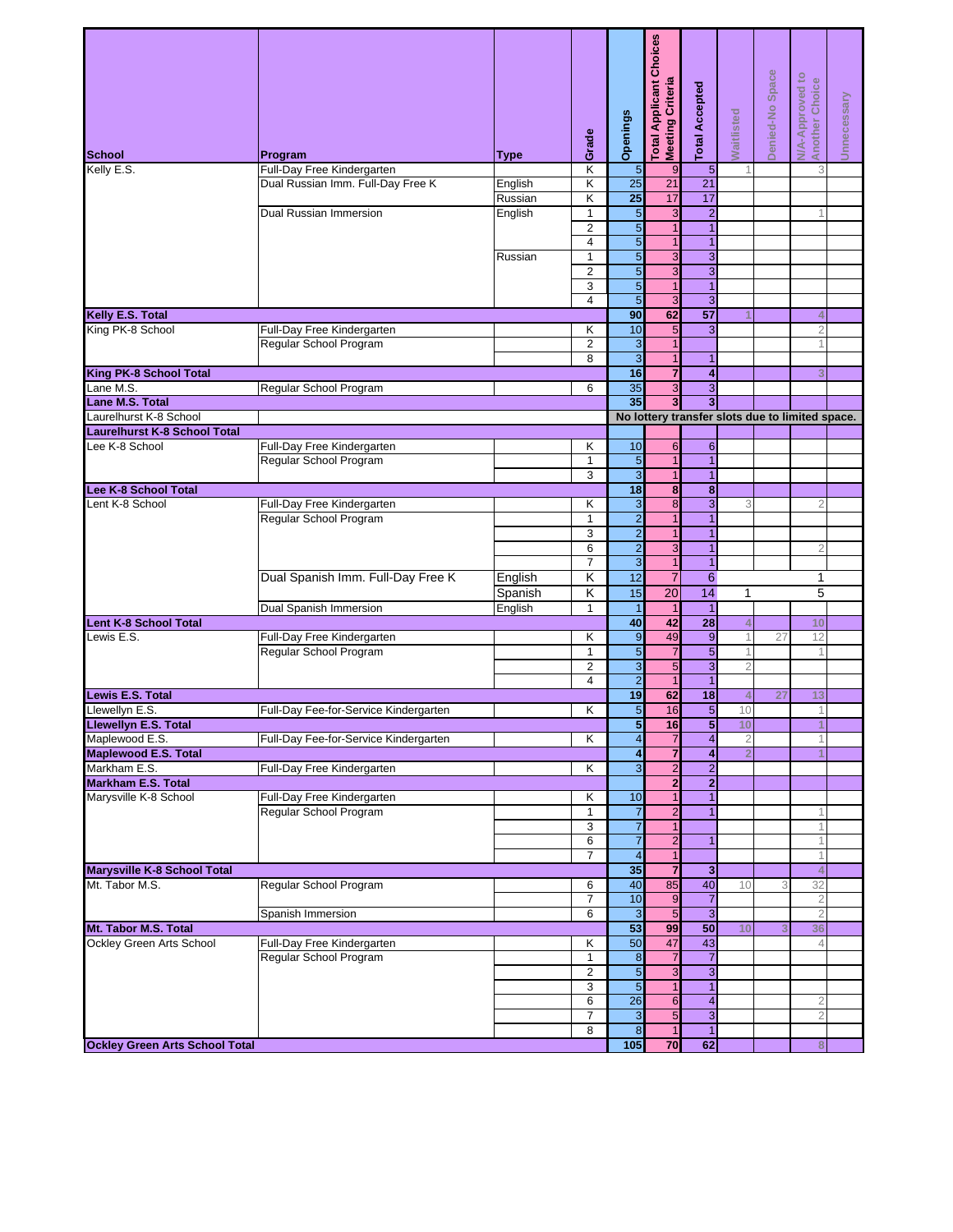| <b>School</b>                                     | Program                                              | Type                  | Grade               | Openings                         | <b>Total Applicant Choices</b><br>Meeting Criteria | <b>Total Accepted</b>            | <b>Naitlisted</b>   | Denied-No Space | <b>N/A-Approved to</b><br>Another Choice<br>Unnecessary |
|---------------------------------------------------|------------------------------------------------------|-----------------------|---------------------|----------------------------------|----------------------------------------------------|----------------------------------|---------------------|-----------------|---------------------------------------------------------|
| Peninsula K-8 School                              | Full-Day Free Kindergarten                           |                       | Κ                   | 10                               | 16                                                 | 10                               | 3                   |                 | 3                                                       |
|                                                   | Regular School Program                               |                       | $\mathbf{1}$        | 5                                | $\overline{\mathbf{c}}$                            | $\overline{1}$                   |                     |                 |                                                         |
|                                                   |                                                      |                       | $\overline{2}$      | $\overline{5}$                   | $\mathbf{1}$                                       | $\mathbf{1}$                     |                     |                 |                                                         |
|                                                   |                                                      |                       | 4                   | 5                                | $\overline{3}$                                     | $\overline{2}$                   |                     |                 |                                                         |
|                                                   |                                                      |                       | $\overline{5}$      | $\overline{1}$                   | $\mathbf{1}$                                       | $\overline{1}$                   |                     |                 |                                                         |
|                                                   |                                                      |                       | 6<br>$\overline{7}$ | 10<br>$\overline{\mathbf{c}}$    | 13<br>$\overline{4}$                               | $\overline{8}$<br>$\overline{2}$ |                     |                 | 5<br>$\overline{2}$                                     |
|                                                   |                                                      |                       | 8                   | $\overline{1}$                   | $\overline{2}$                                     | $\mathbf{1}$                     |                     |                 | 1                                                       |
| Peninsula K-8 School Total                        |                                                      |                       |                     | 39                               | 42                                                 | $\overline{26}$                  | 3                   |                 | 12                                                      |
| <b>Richmond School</b>                            | Japanese Imm. Full-Day Fee-for-Svc Pre-K             | <b>Tuition Assist</b> | PK                  | ω                                | 3                                                  | $\overline{3}$                   |                     |                 |                                                         |
|                                                   |                                                      | Tuition               | PK                  | 47                               | 62                                                 | 47                               | 15                  |                 |                                                         |
|                                                   | Japanese Imm. Full-Day Fee-for-Service K             |                       | Κ                   | 63                               | 138                                                | 63                               | 30                  | 35              | 10                                                      |
|                                                   | Japanese Immersion                                   |                       | $\mathbf{1}$        | $\overline{\mathbf{c}}$          | 12                                                 | $\overline{\mathbf{c}}$          | 5                   | 5               |                                                         |
|                                                   |                                                      |                       | $\overline{2}$<br>3 | $\infty$                         | $6\phantom{1}6$                                    | $\overline{6}$                   |                     |                 |                                                         |
|                                                   |                                                      |                       | 4                   | $\overline{2}$<br>10             | $\overline{c}$<br>1                                | $\overline{2}$<br>$\overline{1}$ |                     |                 |                                                         |
| <b>Richmond School Total</b>                      |                                                      |                       |                     | 135                              | 224                                                | 124                              | 50                  | 40              | 10                                                      |
| Rieke E.S.                                        | Full-Day Fee-for-Service Kindergarten                |                       | Κ                   | 5                                | 11                                                 | $\overline{5}$                   | 5                   |                 | 1                                                       |
|                                                   | Regular School Program                               |                       | $\mathbf{1}$        | $6\phantom{a}$                   | 6                                                  | $\overline{5}$                   |                     |                 | 1                                                       |
| <b>Rieke E.S. Total</b>                           |                                                      |                       |                     | 11                               | 17                                                 | 10                               | 5                   |                 |                                                         |
| Rigler K-8 School                                 |                                                      |                       |                     |                                  |                                                    |                                  |                     |                 | No lottery transfer slots due to limited space.         |
| <b>Rigler K-8 School Total</b><br>Rosa Parks E.S. |                                                      |                       | Κ                   | $\mathbf{1}$                     | 5                                                  | $\overline{1}$                   |                     |                 | 3                                                       |
|                                                   | Full-Day Free Kindergarten<br>Regular School Program |                       | $\mathbf{1}$        | $\overline{5}$                   | $\overline{1}$                                     | $\mathbf{1}$                     |                     |                 |                                                         |
|                                                   |                                                      |                       | 5                   | $\mathfrak{S}$                   | $\overline{c}$                                     | $\overline{2}$                   |                     |                 |                                                         |
| <b>Rosa Parks E.S. Total</b>                      |                                                      |                       |                     | $\overline{11}$                  | $\overline{\mathbf{8}}$                            | $\overline{4}$                   |                     |                 | 3                                                       |
| Roseway Heights K-8 School                        | Full-Day Free Kindergarten                           |                       | Κ                   | 10                               | $\overline{35}$                                    | 10                               | 5                   | 14              | 6                                                       |
|                                                   | Regular School Program                               |                       | $\mathbf{1}$        | $\mathbf{1}$                     | 5                                                  | $\mathbf{1}$                     | 3                   |                 | 1                                                       |
|                                                   |                                                      |                       | $\overline{2}$      | $\mathbf{1}$                     | $\,$ 6 $\,$                                        | $\mathbf{1}$                     | 4                   |                 |                                                         |
|                                                   |                                                      |                       | $\overline{3}$      | $\overline{1}$                   | $\mathbf{1}$                                       | $\overline{1}$                   |                     |                 |                                                         |
|                                                   |                                                      |                       | 4<br>5              | $\overline{1}$<br>$\overline{1}$ | 4<br>$\overline{3}$                                | $\overline{1}$<br>$\overline{1}$ | 3<br>$\overline{2}$ |                 |                                                         |
|                                                   |                                                      |                       | 6                   | $\overline{1}$                   | 10                                                 | $\mathbf{1}$                     | 3                   |                 | 6                                                       |
|                                                   |                                                      |                       | $\overline{7}$      | 5                                | $\overline{2}$                                     | $\mathbf{1}$                     |                     |                 |                                                         |
|                                                   |                                                      |                       | 8                   | $\sigma$                         | $\overline{2}$                                     | $\overline{2}$                   |                     |                 |                                                         |
| Roseway Heights K-8 School Total                  |                                                      |                       |                     | $\overline{27}$                  | 68                                                 | 19                               | 20                  | 14              | 15                                                      |
| Sabin PK-8 School                                 | Full-Day Free Kindergarten                           |                       | Κ                   | $\bf8$                           | 82                                                 | $\boldsymbol{8}$                 |                     | 51              | 23                                                      |
|                                                   | Regular School Program                               |                       | $\mathbf{1}$        | $\overline{2}$                   | 15                                                 | $\overline{2}$                   | 4                   | 6               | 3                                                       |
|                                                   |                                                      |                       | 2<br>3              | 4                                | 10                                                 | 4<br>$\overline{4}$              | 5<br>5              |                 |                                                         |
|                                                   |                                                      |                       | 4                   | 4<br>$\mathbf{3}$                | 12<br>$9$                                          | $\overline{3}$                   |                     |                 | 3<br>5                                                  |
|                                                   |                                                      |                       | 5                   | $\mathbf{1}$                     | 5                                                  | $\mathbf{1}$                     | 3                   |                 |                                                         |
|                                                   |                                                      |                       | 6                   | $\overline{5}$                   | 18                                                 | $\overline{\mathbf{4}}$          |                     |                 | 14                                                      |
|                                                   |                                                      |                       | $\overline{7}$      | $\overline{5}$                   | $\overline{2}$                                     | $\overline{2}$                   |                     |                 |                                                         |
|                                                   |                                                      |                       | 8                   | $\overline{7}$                   | 4                                                  | $\overline{2}$                   |                     |                 | $\overline{2}$                                          |
| Sabin PK-8 School Total<br>Scott K-8 School       |                                                      |                       |                     | 39                               | 157                                                | 30                               | 18                  | 58              | 51<br>No lottery transfer slots due to limited space.   |
| <b>Scott K-8 School Total</b>                     |                                                      |                       |                     |                                  |                                                    |                                  |                     |                 |                                                         |
| Sellwood M.S.                                     | Regular School Program                               |                       | 6                   | 15                               | 43                                                 | 15                               | 10                  | 8               | $\hbox{9}$                                              |
|                                                   |                                                      |                       | $\overline{7}$      | 1                                | $\overline{c}$                                     |                                  |                     |                 | $\overline{c}$                                          |
|                                                   |                                                      |                       | 8                   | $\overline{1}$                   | $\overline{2}$                                     | $\overline{1}$                   |                     |                 | 1                                                       |
| <b>Sellwood M.S. Total</b>                        |                                                      |                       |                     | $\overline{17}$                  | 47                                                 | 16                               | 10                  |                 | 12                                                      |
| Sitton E.S.                                       | Full-Day Free Kindergarten                           |                       | Κ                   | 1                                | 5                                                  | $\overline{1}$                   | 3                   |                 | 1                                                       |
| <b>Sitton E.S. Total</b>                          | Regular School Program                               |                       | $\mathbf{1}$        | $\mathbf{1}$<br>2                | $\mathbf{1}$<br>$6\overline{6}$                    | 1                                | 3                   |                 | 1<br>$\overline{2}$                                     |
| Skyline K-8 School                                | Full-Day Fee-for-Service Kindergarten                |                       | Κ                   | $\infty$                         | 14                                                 | $\bf 8$                          | 5                   |                 |                                                         |
|                                                   | Regular School Program                               |                       | $\overline{2}$      | 5                                | 3                                                  | $\overline{2}$                   |                     |                 | 1                                                       |
|                                                   |                                                      |                       | 3                   | 3                                | $\overline{\mathbf{4}}$                            | $\overline{3}$                   |                     |                 |                                                         |
|                                                   |                                                      |                       | $\overline{4}$      | $\overline{2}$                   | $\overline{2}$                                     | $\overline{2}$                   |                     |                 |                                                         |
|                                                   |                                                      |                       | 5                   | $\overline{c}$                   | $\overline{c}$                                     | $\overline{1}$                   |                     |                 | 1                                                       |
|                                                   |                                                      |                       | 6<br>$\overline{7}$ | 8<br>$\overline{\mathbf{4}}$     | $\overline{7}$<br>$\overline{2}$                   | $\overline{4}$<br>$\overline{1}$ |                     |                 | 3<br>1                                                  |
| <b>Skyline K-8 School Total</b>                   |                                                      |                       |                     | 32                               | 34                                                 | 21                               | 5                   |                 | 7                                                       |
| Stephenson E.S.                                   | Full-Day Fee-for-Service Kindergarten                |                       | Κ                   | 10                               | 21                                                 | 10                               | $\mathcal{G}$       |                 | $\overline{2}$                                          |
| <b>Stephenson E.S. Total</b>                      |                                                      |                       |                     | 10                               | 21                                                 | 10                               | 9                   |                 | $\overline{2}$                                          |
| Sunnyside Environmental School                    | Full-Day Fee-for-Service Kindergarten                |                       | κ                   | 10                               | 63                                                 | 10                               | 10                  | 16              | 27                                                      |
|                                                   | Focus Option                                         |                       | $\overline{2}$      | $\overline{O}$                   | $\mathbf{1}$                                       | $\overline{1}$                   |                     |                 |                                                         |
|                                                   |                                                      |                       | 6                   | 22                               | 72                                                 | 22                               | 10                  | 10              | 29                                                      |
| <b>Sunnyside Environmental School Total</b>       |                                                      |                       |                     | 32                               | 136                                                | 33                               | 20                  | 26              | 56                                                      |